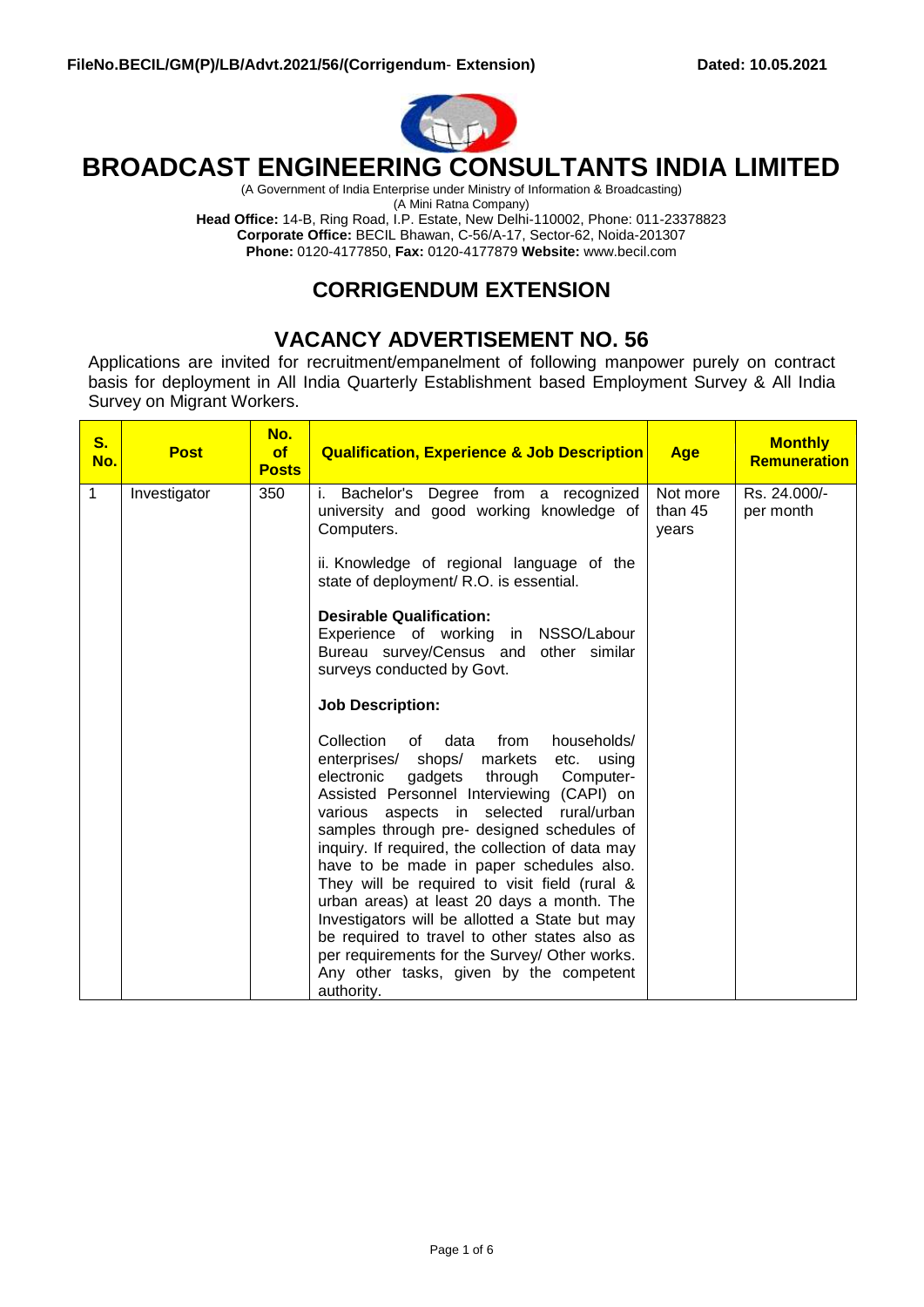| <b>S.</b><br>No. | <b>Post</b>           | No.<br>of<br><b>Posts</b> | <b>Qualification, Experience &amp; Job Description</b>                                                                                                                                                                                                                                                                                                                                                                                                                                                                                                                                                                                                                                                                                                                                                                    | <b>Age</b>                                                                                 | <b>Monthly</b><br><b>Remuneration</b> |
|------------------|-----------------------|---------------------------|---------------------------------------------------------------------------------------------------------------------------------------------------------------------------------------------------------------------------------------------------------------------------------------------------------------------------------------------------------------------------------------------------------------------------------------------------------------------------------------------------------------------------------------------------------------------------------------------------------------------------------------------------------------------------------------------------------------------------------------------------------------------------------------------------------------------------|--------------------------------------------------------------------------------------------|---------------------------------------|
| $\overline{2}$   | Supervisors           | 145                       | i. Graduate degree along with at least 2 years<br>of experience in Survey related work in<br>Central Govt./State Govt./PSUs/ Bank/Private<br>Companies and good working knowledge of<br>Computers.<br>ii. Knowledge of regional language of the                                                                                                                                                                                                                                                                                                                                                                                                                                                                                                                                                                           | Not more<br>than 50<br>years (Not<br>more than<br>64 years,<br>in case of<br>retired govt. | Rs. 30,000/-<br>per Month             |
|                  |                       |                           | state of deployment/ R.O. is essential.                                                                                                                                                                                                                                                                                                                                                                                                                                                                                                                                                                                                                                                                                                                                                                                   | servant)                                                                                   |                                       |
|                  |                       |                           | <b>OR</b>                                                                                                                                                                                                                                                                                                                                                                                                                                                                                                                                                                                                                                                                                                                                                                                                                 |                                                                                            |                                       |
|                  |                       |                           | i. Retired Government Servants from posts of<br>at least in the Level-6 of the Pay Matrix.                                                                                                                                                                                                                                                                                                                                                                                                                                                                                                                                                                                                                                                                                                                                |                                                                                            |                                       |
|                  |                       |                           | <b>Desirable Qualification:</b>                                                                                                                                                                                                                                                                                                                                                                                                                                                                                                                                                                                                                                                                                                                                                                                           |                                                                                            |                                       |
|                  |                       |                           | Experience of working in NSSO/Labour<br>Bureau survey/Census and other similar<br>surveys conducted by Govt.                                                                                                                                                                                                                                                                                                                                                                                                                                                                                                                                                                                                                                                                                                              |                                                                                            |                                       |
|                  |                       |                           | <b>Job Description:</b>                                                                                                                                                                                                                                                                                                                                                                                                                                                                                                                                                                                                                                                                                                                                                                                                   |                                                                                            |                                       |
|                  |                       |                           | Supervision of the surveys in Digital mode or<br>conventional paper schedule mode as per<br>requirements, coordinating with<br>Regional<br>Offices/Temporary Office/ Hqrs., imparting<br>training and technical assistance to field staff<br>and on the spot inspection of<br>survey work.<br>Examination of inspection notes, scrutiny of<br>schedules and handling of correspondence<br>RO/SRO/TO/<br>Other<br>with<br>Departments.<br>Contract Supervisors may be asked to collect<br>primary data from data as required. Any other<br>tasks, given by the competent authority.                                                                                                                                                                                                                                        |                                                                                            |                                       |
| 3                | <b>System Analyst</b> | $\overline{2}$            | Bachelor/Master's<br>degree<br>Computer/<br>i.<br>Information Technology Engineering/ MCA/<br>M. Tech (Comp. Sc) from a reputed University<br>or Institutes.                                                                                                                                                                                                                                                                                                                                                                                                                                                                                                                                                                                                                                                              | Not more<br>than 50<br>years                                                               | Rs. 80,000/-<br>per Month             |
|                  |                       |                           | ii. Minimum 8 years experience in relevant<br>field. The candidate should be master in<br>developing application & data processing<br>software.                                                                                                                                                                                                                                                                                                                                                                                                                                                                                                                                                                                                                                                                           |                                                                                            |                                       |
|                  |                       |                           | <b>Job Description:</b>                                                                                                                                                                                                                                                                                                                                                                                                                                                                                                                                                                                                                                                                                                                                                                                                   |                                                                                            |                                       |
|                  |                       |                           | System Analyst would be responsible for<br>planning and designing the various exercises<br>to be undertaken under the project. System<br>Analyst shall be required to develop Android<br>Apps for capturing the survey's data as per the<br>questionnaire for the relevant<br>survey<br>requirements, incorporate Soft & hard checks,<br>validations,<br>data<br>data<br>analytics,<br>data<br>processing & Other software related work as<br>per questionnaire and make necessary<br>provisions as per survey requirements.<br>To provide high quality inputs w.r.t.<br>data<br>analysis, coordination of data collection,<br>monitoring of physical & financial performance<br>of the project, coordination or any other<br>task assigned related to the project. Any other<br>tasks, given by the competent authority. |                                                                                            |                                       |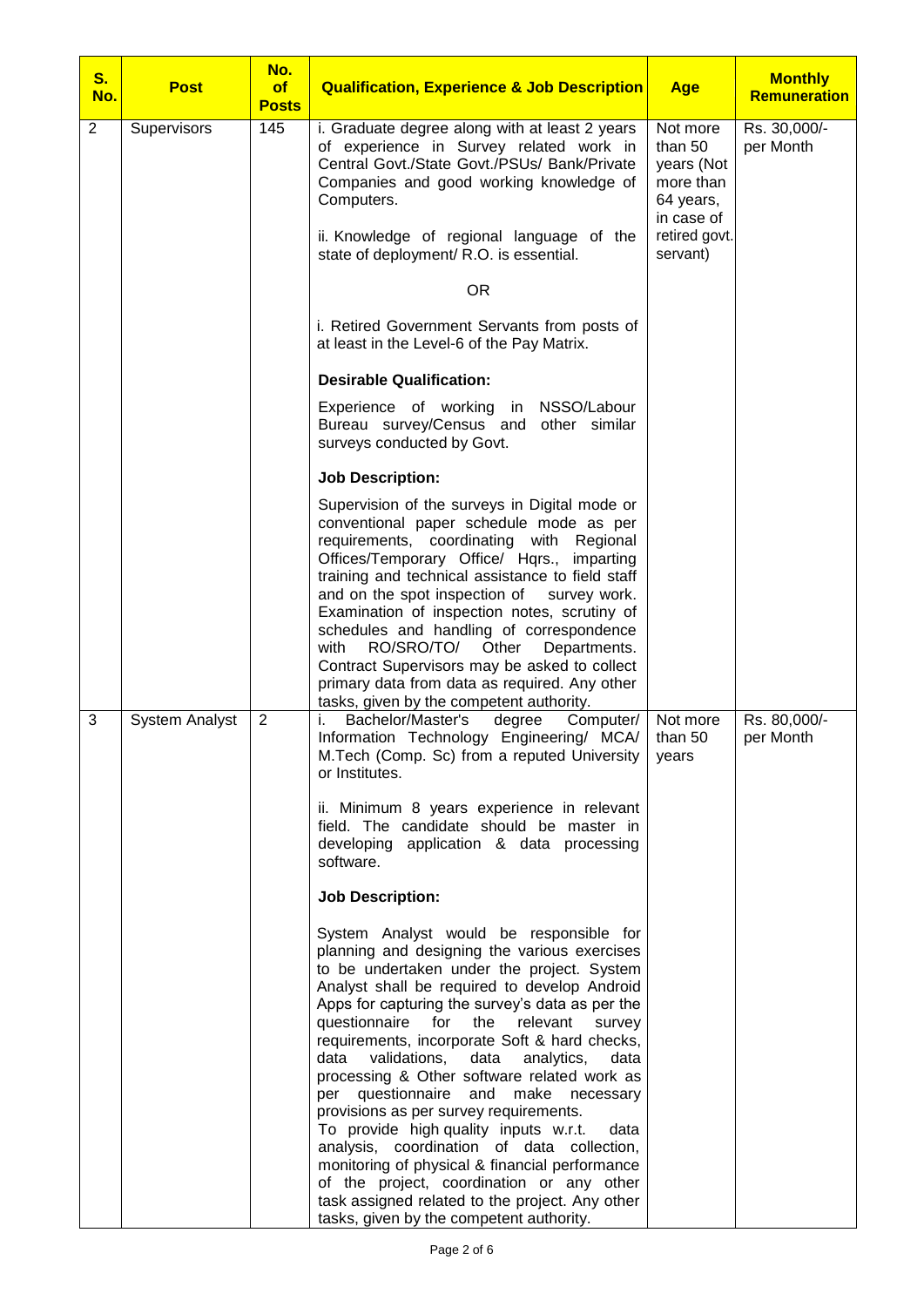| S.<br>No. | <b>Post</b>             | No.<br>of<br><b>Posts</b> | <b>Qualification, Experience &amp; Job Description</b>                                                                                                                                                                                                                                                                                                                                                                                                                                                                                                                                                                                                                                                                                                                                                                                                                                                                                                                                                                                                                                                       | <b>Age</b>                                                                                                      | <b>Monthly</b><br><b>Remuneration</b> |
|-----------|-------------------------|---------------------------|--------------------------------------------------------------------------------------------------------------------------------------------------------------------------------------------------------------------------------------------------------------------------------------------------------------------------------------------------------------------------------------------------------------------------------------------------------------------------------------------------------------------------------------------------------------------------------------------------------------------------------------------------------------------------------------------------------------------------------------------------------------------------------------------------------------------------------------------------------------------------------------------------------------------------------------------------------------------------------------------------------------------------------------------------------------------------------------------------------------|-----------------------------------------------------------------------------------------------------------------|---------------------------------------|
| 4         | Senior Domain<br>Expert | 19                        | i.<br>Post-Graduate degree<br>Economics/<br>in<br>Applied Economics/ Business Economics/<br>Econometrics as a subject/ paper from a<br>recognized University/ Institute or equivalent,<br>OR.<br>Post-Graduate<br>degree<br>Statistics/<br>in<br>Mathematics/ Commerce as a Subject/paper<br>from a recognized University/ Institute or<br>equivalent                                                                                                                                                                                                                                                                                                                                                                                                                                                                                                                                                                                                                                                                                                                                                        | Not more<br>than 50<br>years or<br>(Not more<br>than 64<br>years, in<br>case of<br>retired<br>govt.<br>servant) | Rs. 80,000/-<br>per Month             |
|           |                         |                           | ii. 15 years experience in survey-related jobs<br>or in some job related to planning and/ or data<br>analysis<br><b>OR</b><br>Retired IES/ISS/Officers of State DES of the<br>level of at least Director and experience of 5<br>years working in survey organization.                                                                                                                                                                                                                                                                                                                                                                                                                                                                                                                                                                                                                                                                                                                                                                                                                                        |                                                                                                                 |                                       |
|           |                         |                           | <b>Desirable Qualification:</b><br>(i) Higher Qualification in the relevant subjects<br>will be given preference                                                                                                                                                                                                                                                                                                                                                                                                                                                                                                                                                                                                                                                                                                                                                                                                                                                                                                                                                                                             |                                                                                                                 |                                       |
|           |                         |                           | (ii) Publications of research papers/ technical<br>article<br>analytical<br>written<br>in.<br>leading<br>newspapers/referred journals, is desirable.                                                                                                                                                                                                                                                                                                                                                                                                                                                                                                                                                                                                                                                                                                                                                                                                                                                                                                                                                         |                                                                                                                 |                                       |
|           |                         |                           | <b>Job Description:</b>                                                                                                                                                                                                                                                                                                                                                                                                                                                                                                                                                                                                                                                                                                                                                                                                                                                                                                                                                                                                                                                                                      |                                                                                                                 |                                       |
|           |                         |                           | Planning and designing the various exercises<br>to be undertaken under the survey, Sample<br>design, designing of Questionnaires and<br>Instructions Manual; Liasoning with the Labour<br>department/<br>State<br>DES<br>(Directorate)<br>οf<br>officers/officials,<br>Statistics)<br>Economics<br>&<br>contract investigators, contract supervisors<br>working in the allocated States/UTs; Monthly<br>review meetings/training at regional Offices to<br>check sample schedules and clarify doubts;<br>To allocate the work among the supervisors at<br>Headquarters/ROs/TOs;<br>Setting<br>monthly<br>Supervisors/<br>targets<br>for<br>each contract<br>Investigators,<br>allocation<br>FSUs/USUs;<br>of<br>Supervision of field work, Daily progress of<br>field work State/UT wise; Monthly progress of<br>field work district wise; Scrutiny of filled in<br>schedules; Drafting of Report, Any other task<br>incidental to Survey as may be assigned.<br>They will also be required to visit filed for<br>guidance/supervision of survey work. Any<br>other tasks, given by the competent authority. |                                                                                                                 |                                       |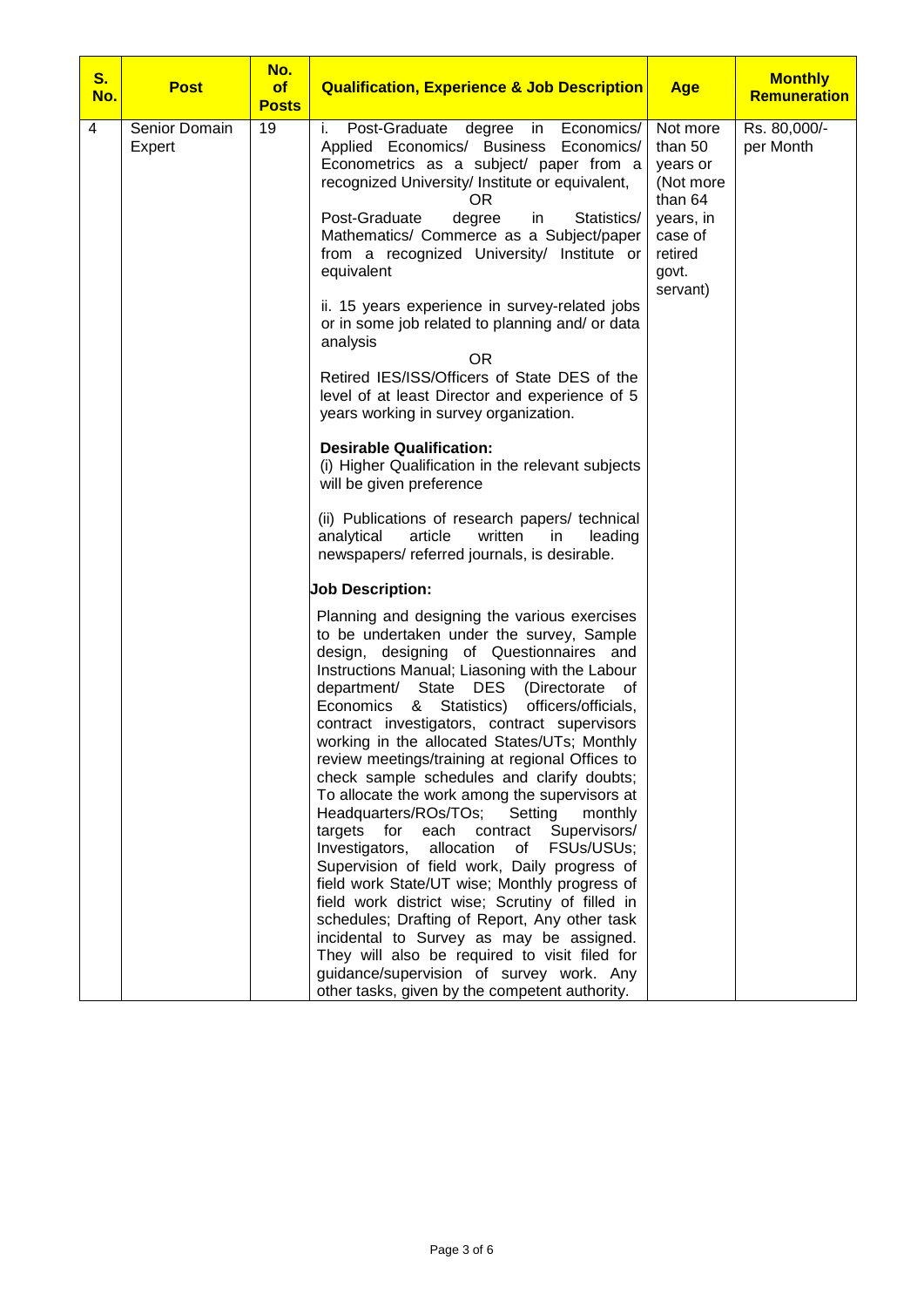| <b>S.</b><br>No. | <b>Post</b>                | No.<br>of<br><b>Posts</b> | <b>Qualification, Experience &amp; Job Description</b>                                                                                                                                                                                                                                                                                                                                                                                                                                                                                                                                                                                                                                                                                                                                                                                                                                                                                                                                                                                                            | <b>Age</b>                                                                                                         | <b>Monthly</b><br><b>Remuneration</b> |
|------------------|----------------------------|---------------------------|-------------------------------------------------------------------------------------------------------------------------------------------------------------------------------------------------------------------------------------------------------------------------------------------------------------------------------------------------------------------------------------------------------------------------------------------------------------------------------------------------------------------------------------------------------------------------------------------------------------------------------------------------------------------------------------------------------------------------------------------------------------------------------------------------------------------------------------------------------------------------------------------------------------------------------------------------------------------------------------------------------------------------------------------------------------------|--------------------------------------------------------------------------------------------------------------------|---------------------------------------|
| 5                | Junior<br>Domain<br>Expert | a.<br>8                   | a.<br>i.<br>Post-Graduate degree in<br>Economics/<br>Applied Economics/ Business Economics/<br>Econometrics as a subject/ paper from a<br>recognized University/Institute or equivalent,<br>OR Post-Graduate degree in Statistics/<br>Mathematics/Commerce as a Subject/paper<br>from a recognized University/ Institute or<br>equivalent<br>ii. 8 years' experience in the relevant field.<br>OR.<br>Retired IES/ISS/ Officers of DES of the level of<br>at least Dy. Director and experience of 3 years<br>working in survey organization.                                                                                                                                                                                                                                                                                                                                                                                                                                                                                                                      | a.<br>Not more<br>than 50<br>years or<br>(Not more<br>than 64<br>years, in<br>case of<br>retired govt.<br>servant) | a.<br>Rs. 60,000/-<br>per Month       |
|                  |                            | b.<br>17                  | b.<br>i.<br>Post-Graduate degree in<br>Economics/<br>Applied Economics/ Business Economics/<br>Econometrics as a subject/ paper from a<br>recognized University/Institute or equivalent,<br>OR Post-Graduate degree<br>in Statistics/<br>Mathematics/ Commerce as a Subject/paper<br>from a recognized University/ Institute or<br>PGDM/MBA or equivalent                                                                                                                                                                                                                                                                                                                                                                                                                                                                                                                                                                                                                                                                                                         | b.<br>Not more<br>than 50<br>years or<br>(Not more<br>than 64<br>years, in<br>case of<br>retired govt.<br>servant) | b.<br>Rs. 50,000/-<br>per Month       |
|                  |                            |                           | ii. 5 years' experience in the relevant field.<br><b>OR</b>                                                                                                                                                                                                                                                                                                                                                                                                                                                                                                                                                                                                                                                                                                                                                                                                                                                                                                                                                                                                       |                                                                                                                    |                                       |
|                  |                            |                           | i Retired IES/ISS/ Officers of DES of the level<br>of at least Asstt. Director and experience of 2<br>years working in survey organization.                                                                                                                                                                                                                                                                                                                                                                                                                                                                                                                                                                                                                                                                                                                                                                                                                                                                                                                       |                                                                                                                    |                                       |
|                  |                            |                           | <b>OR</b>                                                                                                                                                                                                                                                                                                                                                                                                                                                                                                                                                                                                                                                                                                                                                                                                                                                                                                                                                                                                                                                         |                                                                                                                    |                                       |
|                  |                            |                           | ii. Retired SSOs in at least Level-7 of the Pay<br>Matrix with experience of 10 years in survey<br>related organization/work.                                                                                                                                                                                                                                                                                                                                                                                                                                                                                                                                                                                                                                                                                                                                                                                                                                                                                                                                     |                                                                                                                    |                                       |
|                  |                            |                           | <b>Job Description:</b>                                                                                                                                                                                                                                                                                                                                                                                                                                                                                                                                                                                                                                                                                                                                                                                                                                                                                                                                                                                                                                           |                                                                                                                    |                                       |
|                  |                            |                           | Planning and designing the various exercises<br>to be undertaken under the survey, Liasoning<br>with the Labour department/ State DES<br>(Directorate<br>of Economics<br>&<br>Statistics)<br>officers/<br>officials,<br>contract<br>investigators,<br>contract supervisors working in the allocated<br>States/UTs; Monthly review meetings/training<br>at regional Offices to check sample schedules<br>and clarify doubts; To allocate the work among<br>the supervisors at Headquarters/ROs; Setting<br>monthly targets for each contract Supervisors/<br>Investigators,<br>allocation of FSUs/USUs;<br>Supervision of field work, Daily progress of<br>field work State/UT wise; Monthly progress of<br>field work district-wise; Scrutiny of filled in<br>schedules; Drafting of Report, Any other task<br>incidental to Survey as may be assigned. They<br>will also be required to visit filed for<br>guidance/supervision of survey work. Any<br>other tasks, given by the competent authority.<br>Knowledge of regional language is essential<br>for all. |                                                                                                                    |                                       |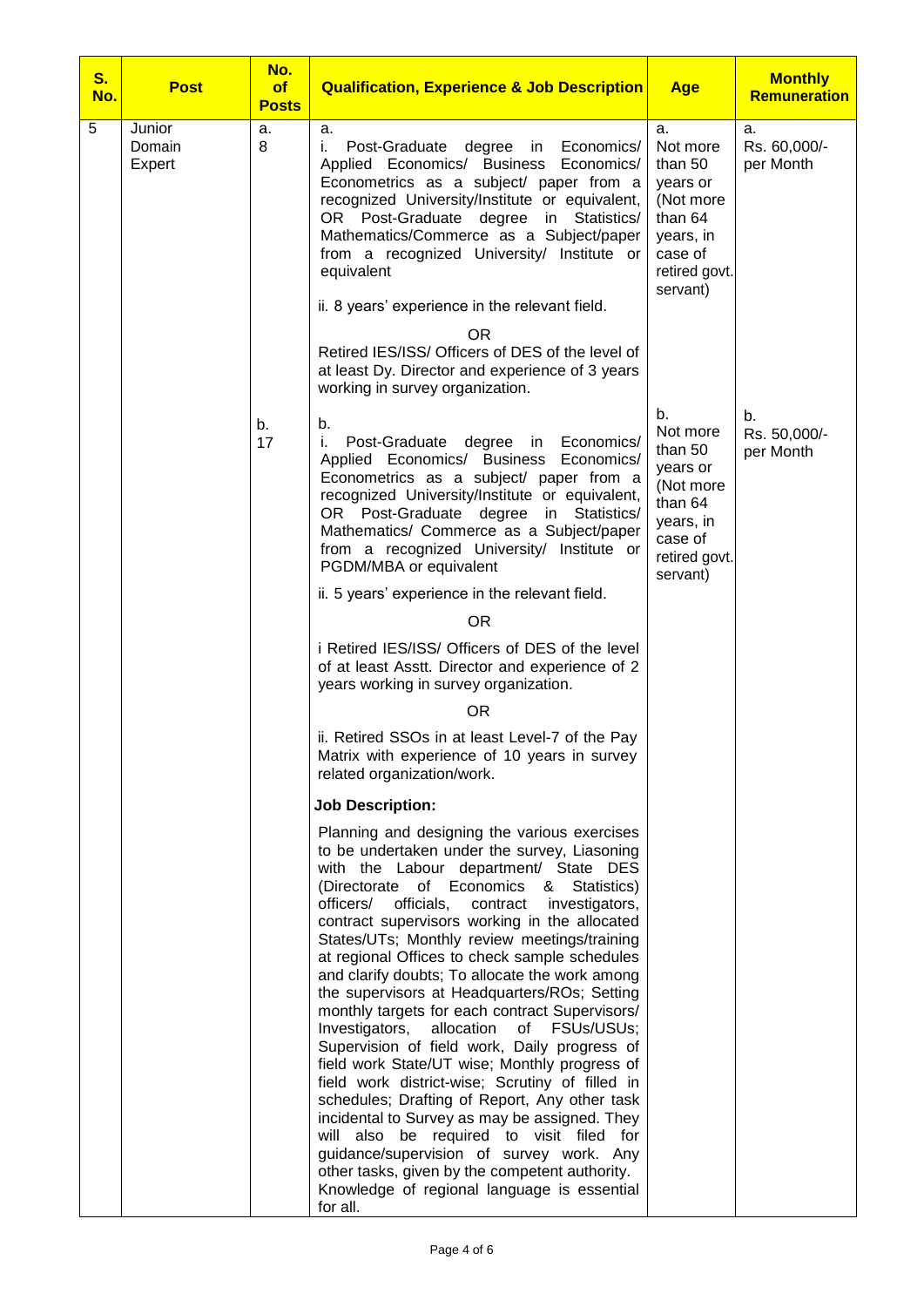| <b>S.</b><br>No. | <b>Post</b>                             | No.<br>of<br><b>Posts</b> | <b>Qualification, Experience &amp; Job Description</b>                                                                                                                                                                                                                                                                                                                                                                                                                                                                                                                                                                                                                                                                                                                                                                                       | <b>Age</b>                   | <b>Monthly</b><br><b>Remuneration</b> |
|------------------|-----------------------------------------|---------------------------|----------------------------------------------------------------------------------------------------------------------------------------------------------------------------------------------------------------------------------------------------------------------------------------------------------------------------------------------------------------------------------------------------------------------------------------------------------------------------------------------------------------------------------------------------------------------------------------------------------------------------------------------------------------------------------------------------------------------------------------------------------------------------------------------------------------------------------------------|------------------------------|---------------------------------------|
| 6                | Multi-Tasking<br>Staff-MTS              | 16                        | Candidates must have passed Matriculation<br>Examination or equivalent from recognized<br>board.                                                                                                                                                                                                                                                                                                                                                                                                                                                                                                                                                                                                                                                                                                                                             | Not more<br>than 60<br>years | Rs. 15,000/-<br>per Month             |
| $\overline{7}$   | Subject<br>Matter Expert-<br><b>SME</b> | 5                         | i. A first-class Post-Graduation degree in<br>Statistics OR Economics OR Data Science/<br>other related subjects from a<br>reputed<br>University or Institutes<br>ii. Relevant experience of at least 20 years in<br>the related field especially Survey Designing,<br>Data Processing, Report Writing, Survey<br>Management etc.<br><b>OR</b>                                                                                                                                                                                                                                                                                                                                                                                                                                                                                               | Not less<br>than 40<br>years | Rs. 80,000/-<br>per Month             |
|                  |                                         |                           | Retired IES/ISS Officers of the level of at least<br>DDG or Retired Director of State DES/BAES                                                                                                                                                                                                                                                                                                                                                                                                                                                                                                                                                                                                                                                                                                                                               |                              |                                       |
|                  |                                         |                           | <b>Job Description:</b>                                                                                                                                                                                                                                                                                                                                                                                                                                                                                                                                                                                                                                                                                                                                                                                                                      |                              |                                       |
|                  |                                         |                           | Subject Experts will be expected to deliver in<br>such areas where in-house expertise is not<br>readily available within the framework of<br>Labour Bureau. They should be high quality<br>capable<br>professionals,<br>lending<br>of<br>their<br>expertise in the fields such as Economics,<br>Statistics, Surveys and Employment as per the<br>requirements of Labour Bureau therefore<br>enabling overall guidance of the surveys. SME<br>will<br>strengthen<br>research and<br>database<br>management capabilities. Development of<br>Tools<br>like<br>Research<br>Survey<br>design,<br>Sample<br>Size,<br>Instruction<br>Questionnaire,<br>Manuals, data processing, report writing etc.<br>They will also be required to visit filed for<br>guidance/supervision of survey work. Any<br>other tasks, given by the competent authority. |                              |                                       |
| 8                | Young<br>Professional                   | 5                         | Post Graduate degree in<br><b>Statistics</b><br>or<br>Economics<br>Economics/ Applied<br>or<br>ın<br>Computer Application or in Social Sciences<br>(with Mathematics as a full paper/Subject at<br>UG Level) from top rated Institutes of National<br>and International repute i.e. IITs, IIMs, ISI,<br>SRCC, St. Stephens, JNU, DSE etc.<br>0R<br>degree in Statistics<br>Post Graduate<br>or                                                                                                                                                                                                                                                                                                                                                                                                                                               | Not more<br>than 45<br>years | Rs. 70,000/-<br>Per Month             |
|                  |                                         |                           | Applied<br>Economics<br>Economics/<br>or<br>in<br>Computer Application or in Social Sciences<br>(with Mathematics as a full paper/Subject at<br>UG Level) from any university with three years<br>experience in Survey related jobs or in some<br>job related to planning and/or data analysis.                                                                                                                                                                                                                                                                                                                                                                                                                                                                                                                                              |                              |                                       |
|                  |                                         |                           | <b>Job Description:</b>                                                                                                                                                                                                                                                                                                                                                                                                                                                                                                                                                                                                                                                                                                                                                                                                                      |                              |                                       |
|                  |                                         |                           | Young professionals shall be required to<br>provide high quality inputs w.r.t. data analysis,<br>coordination of data collection, Monitoring of<br>physical & financial performance of various<br>schemes of Labour Bureau, matter relating<br>to coordination with different Surveys of Labour<br>Bureau, matter related to Inter-Ministerial<br>queries or any other task assigned by DGLB.<br>They will also be required to visit filed for<br>guidance/supervision of survey work. Any other<br>tasks, given by the competent authority.                                                                                                                                                                                                                                                                                                 |                              |                                       |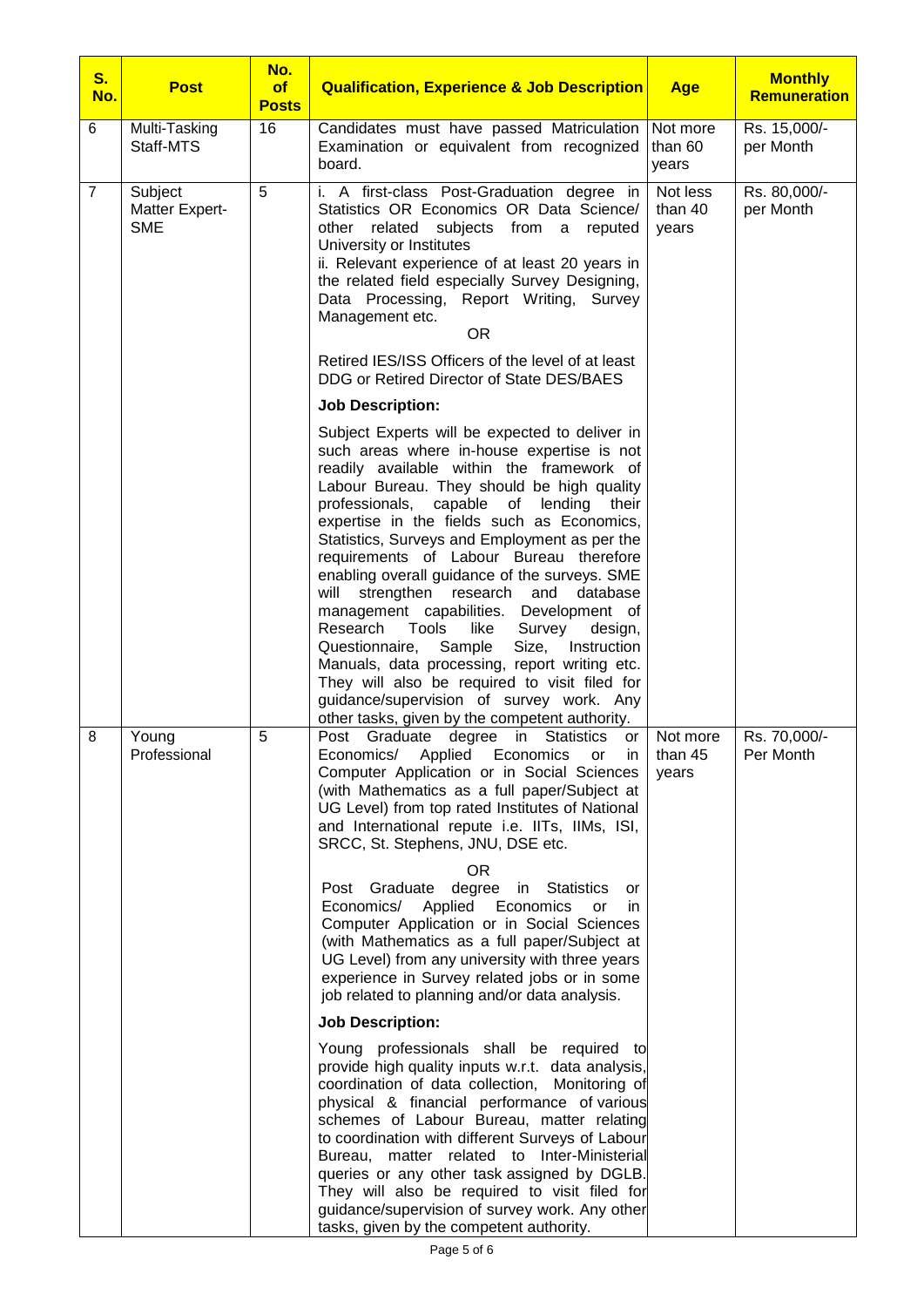- 1. Selection will be made as per the prescribed norms and requirement of the job.
- 2. Test/ written exam will be conducted for the post of Sl. No. 1 & 2.
- 3. Interviews will be conducted for the post of Sl. No. 3 to 8.
- 4. **Applicants who applied for the post of UDC (from 11.04.2021 till date) will be refunded the application fee if the management decides to cancel the post.**
- 5. Tentative centres/ locations for the written exam are: Bangalore, Pune, Chennai, Kolkata, Hyderabad, Jaipur, Delhi/NCR, Ahmedabad, Bhopal, Chandigarh, Patna, Guwahati, Kanpur/ Lucknow. However, the number of centres will be increased or decreased depending on the number of candidates.
- 6. No TA/DA will be paid for attending the test/ written exam/ interview/ joining the duty on selection.
- 7. Applicants will be informed regarding test/ written exam/ interview separately.
- 8. Relaxation for SC/ST/OBC/EWS/PH category will be as per applicable rules. Age mentioned against the post is maximum age with relaxation.
- **9. Application must be submitted ONLINE only.**
- 10. For applying please visit the BECIL website **[www.becil.com](http://www.becil.com/)** and click on **[https://becilmol.cbtexam.in.](https://becilmol.cbtexam.in/)**
- **11. Candidates are advised to view the BECIL website regularly after submitting their application successfully or any notification/ updates.**
- **12. Candidates must review their application forms carefully before final submission, BECIL will not accept any request for changes to be made in the information submitted by the candidates wrongfully.**

For technical problem faced while applying ONLINE : [khuswindersingh@becil.com](mailto:khuswindersingh@becil.com)

For queries other than technical : [becilhr@gmail.com](mailto:becilhr@gmail.com)

#### **Last date for submission of application forms is 20.05.2021.**

**Sd/- W. B. Prasad General Manager**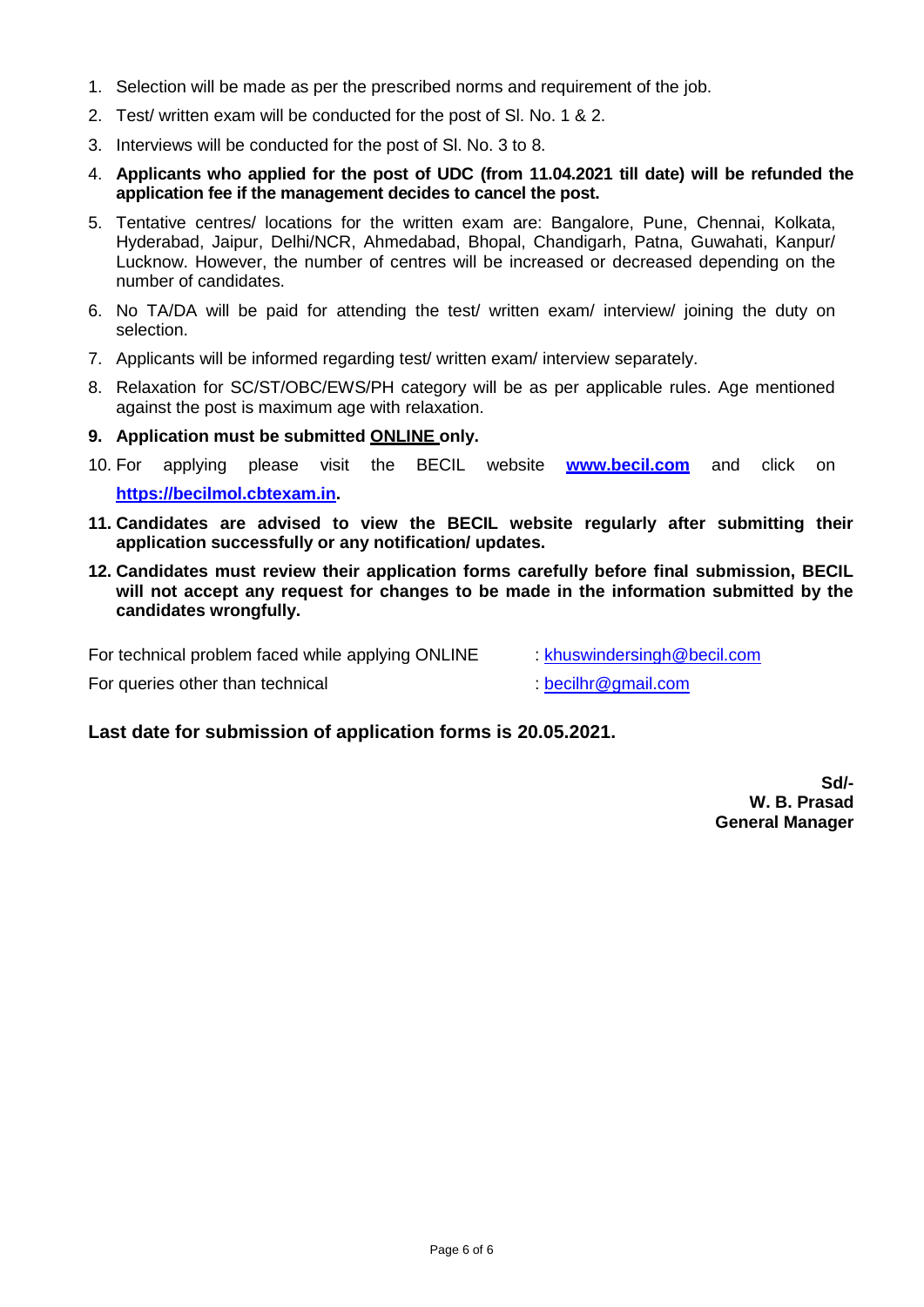#### **BECIL REGISTRATION PORTAL HOW TO APPLY:**

- 1. Candidates are required to apply online through website **[www.becil.com](http://www.becil.com/)** and click on **[https://becilmol.cbtexam.in](https://becilmol.cbtexam.in/)** only. No other means/mode of application will be accepted. **(Before applying for registration candidates are advised to have their Photo, Signature, scanned for uploading, the file size should be not more than 100kb.)**
- 2. Candidates are required to have a valid personal e-mail ID. In case a candidate does not have a valid personal e-mail ID, he/she should create his/her new E-mail ID before applying online.
- 3. Candidates are required to go to the website of BECIL i.e. **[www.becil.com](http://www.becil.com/)** and click on **[https://becilmol.cbtexam.in.](https://becilmol.cbtexam.in/)**
- 4. Thereafter, he/she may open the recruitment notification titled vacancy ADVERTISEMENT NO 56.
- 5. He/she should thoroughly go through the vacancy notification first to let him/her know the eligibility, age criteria etc.
- 6. Candidates are required to follow below process for registration.
- 7. Registration to be completed in 6 steps:
	- **Step 1**: Visit [www.becil.com](http://www.becil.com/) and click on [https://becilmol.cbtexam.in](https://becilmol.cbtexam.in/)
	- **Step 2**: Enter Basic Details and Upload scanned Photo, Signature
	- **Step 3**: Enter Education Details/Work Experience
	- **Step 4**: Application Preview or Modify. (Verify all details filled along with photo and signature.)
	- **Step 5**: Payment Online Mode (via Credit Card, Debit Card, Net Banking, UPI etc.)
	- **Step 6**: Print/Save copy of completed application form.
- 8. Candidates will have to upload scanned copy of passport color photo, signature scan copy, size of these scanned copies should be within 100 kb and in jpg files only.
- 9. Only online payment of registration & application processing fees (non-refundable) is applicable. **There will not be any other mode of payment of registration & application processing fee. Demand Drafts, Cheques, Money Orders, Postal Orders, Pay Orders, Banker's Cheque, postal stamps etc., will not be accepted, towards registration & application processing fee.**

Category-wise registration & application processing is given below:

- General Rs. 955
- OBC Rs.955
- SC/ST Rs. 670
- Ex-Serviceman Rs. 955
- EWS/PH Rs.670

#### **Note: Bank charges will be borne by the candidates.**

- 10. BECIL will not be responsible for any network problems in submission of online application.
- 11. Candidates are advised to fill the post judiciously as per the advertisement released by BECIL.
- 12. Candidates are requested to enter the details in the online application format carefully. Before final submission of application, there will be a preview available to the candidates in case of modification required. After submission of the application, no modification will be permitted and fees once paid will not be refunded.
- 13. The online registration will remain active **from 10:00 hours 11.04.2021** and up to **23:59 Hours 20.05.2021.**In order to avoid last minute rush, the candidates are advised to apply early enough. BECIL will not be responsible for network problems or any other problem of this nature in submission of online application during last day due to heavy rush etc.
- 14. The tentative cities of examination will Bangalore, Pune, Chennai, Kolkata, Hyderabad, Jaipur, Delhi/NCR, Ahmedabad, Bhopal, Chandigarh, Patna, Guwahati, Kanpur/ Lucknow. However, the number of centres will be increased or decreased depending on the number of candidates.

**\*\*Candidates are advised to apply through above mentioned website only, candidates will be solely responsible for submitting their application through any other website. The candidates are requested to check their email & messages regularly. BECIL will inform the selected candidates through email & sms. BECIL will not be responsible for any delay on candidate's part. \*\***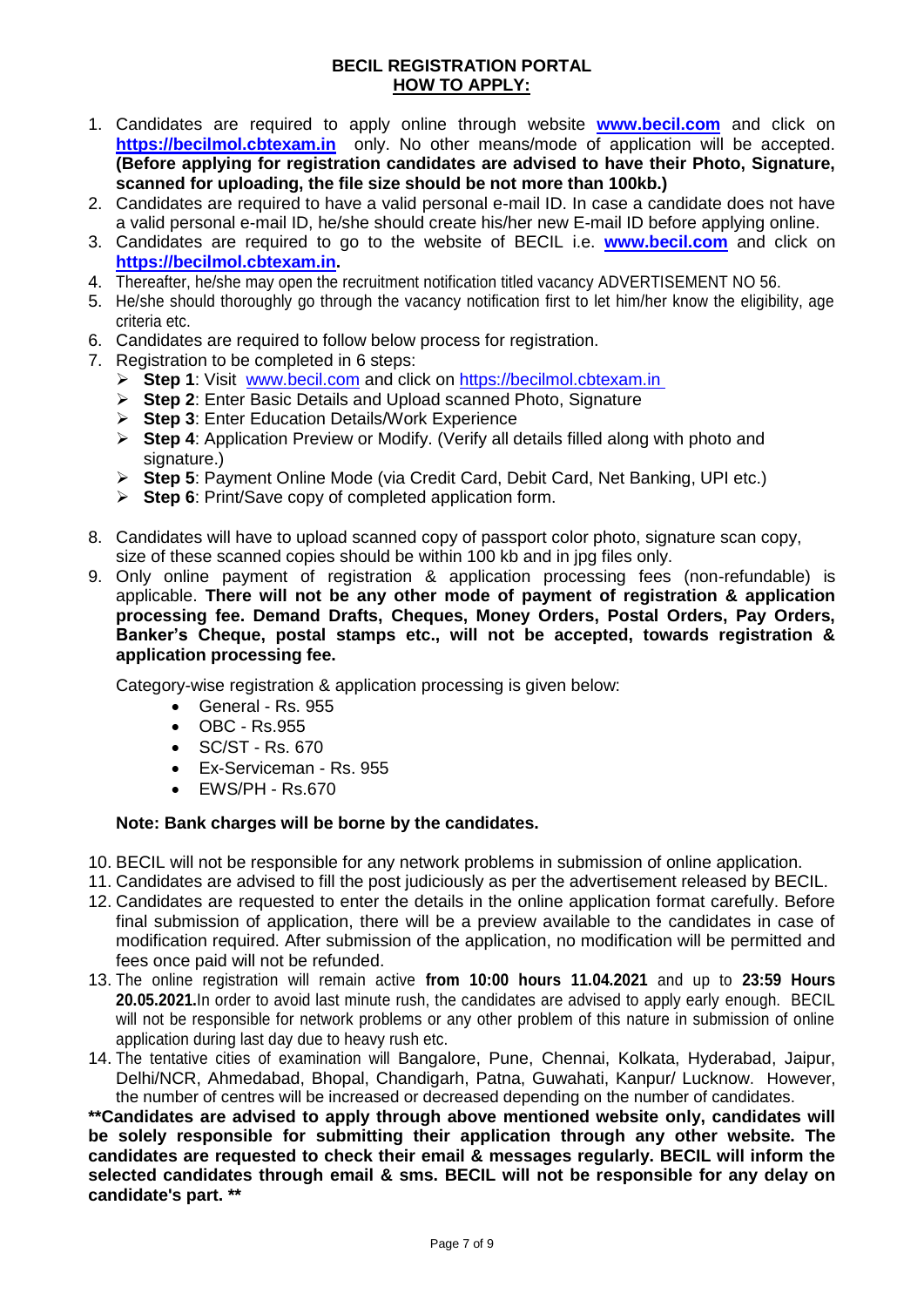**Written Examination**: **The test will consist of one paper** consist of multiple choice objective type questions, bilingual (Hindi/English), the topics will be English, Math, Logical reasoning, GK/GA **or** English, Hindi, Math, Logical reasoning, GK/GA, depending on the level of post.

**There will be a total of 90 questions, each carrying equal marks**. **The Paper shall be of 90 minutes duration**.

**No reimbursement shall be made to the candidate appearing for the written examination** or for Personal interaction /Skill Test, as the case may be.

**Character & Antecedents**: The success in the examination does not confer any right to appointment unless the BECIL is satisfied after such an inquiry, as may be considered necessary, that the candidate having regard to his/her character and antecedents is suitable in all respects for appointment to the service.

### **General: Most Important**

- 1. While applying for these posts, the applicant should ensure that he/she fulfils the eligibility and other norms mentioned above on the specified dates and that the particulars furnished by him/her are correct in all respects. In case, it is detected at any stage of recruitment that a candidate does not fulfill the eligibility norm and/or that he/she has furnished any incorrect/false information or has suppressed any material fact(s), his/her candidature will stand cancelled. If any of these shortcomings is/are detected, his/her candidature will stand cancelled.
- 2. Candidates should keep sufficient numbers of same Photographs in reserve for future use (candidate are advised to keep same photograph which they upload during the application phase only colored photograph are permitted), which they are using in the application form.
- 3. Request for change of mailing address or e-mail address will not be entertained under any circumstances.
- 4. At any stage, in case of discrepancy in language, version in English language will only prevail.
- 5. Court jurisdiction of any dispute will be at Delhi only.
- 6. Candidates will be deputed to as per the requirement.
- 7. BECIL reserves the right to fix the minimum standard/qualifying marks for each component of selection for all posts.
- 8. Candidates must remain in constant touch with BECIL website for information regarding dates of written test, result of written test, schedule of Interview/Skill Test/, standards of Vision for Medical test etc. The eligible candidates, whose applications are available on the Master list may download the admit card through website **[www.becil.com](http://www.becil.com/)** and click on **[https://becilmol.cbtexam.in](https://becilmol.cbtexam.in/)** only.
- 9. **The admit card for written test, will NOT be sent by post or email. It will be downloaded from [www.becil.com](http://www.becil.com/) then click on [https://becilmol.cbtexam.in](https://becilmol.cbtexam.in/) only.**

#### **NOTE: BECIL will not be responsible for any information issued/posted on any other website.**

- 10. The issue of an Admit Card or result notification to appear in the Written Test fact of having passed these tests or having been placed on the final merit list, will not be a proof of any candidate's eligibility. Candidature will be purely provisional subject to eligibility and other verification. The onus of ensuring that candidate meets all the eligibility requirements will rest on the candidate himself/herself all through the recruitment process. Candidates will be allowed to appear in written test/interview/skill Test/Medical fitness test purely on provisional basis and no candidate will have a right to appointment or any compensation only on the ground of having appeared in or passed the written or any other screening test.
- 11. BECIL is not responsible for any printing error that might have inadvertently crept in.